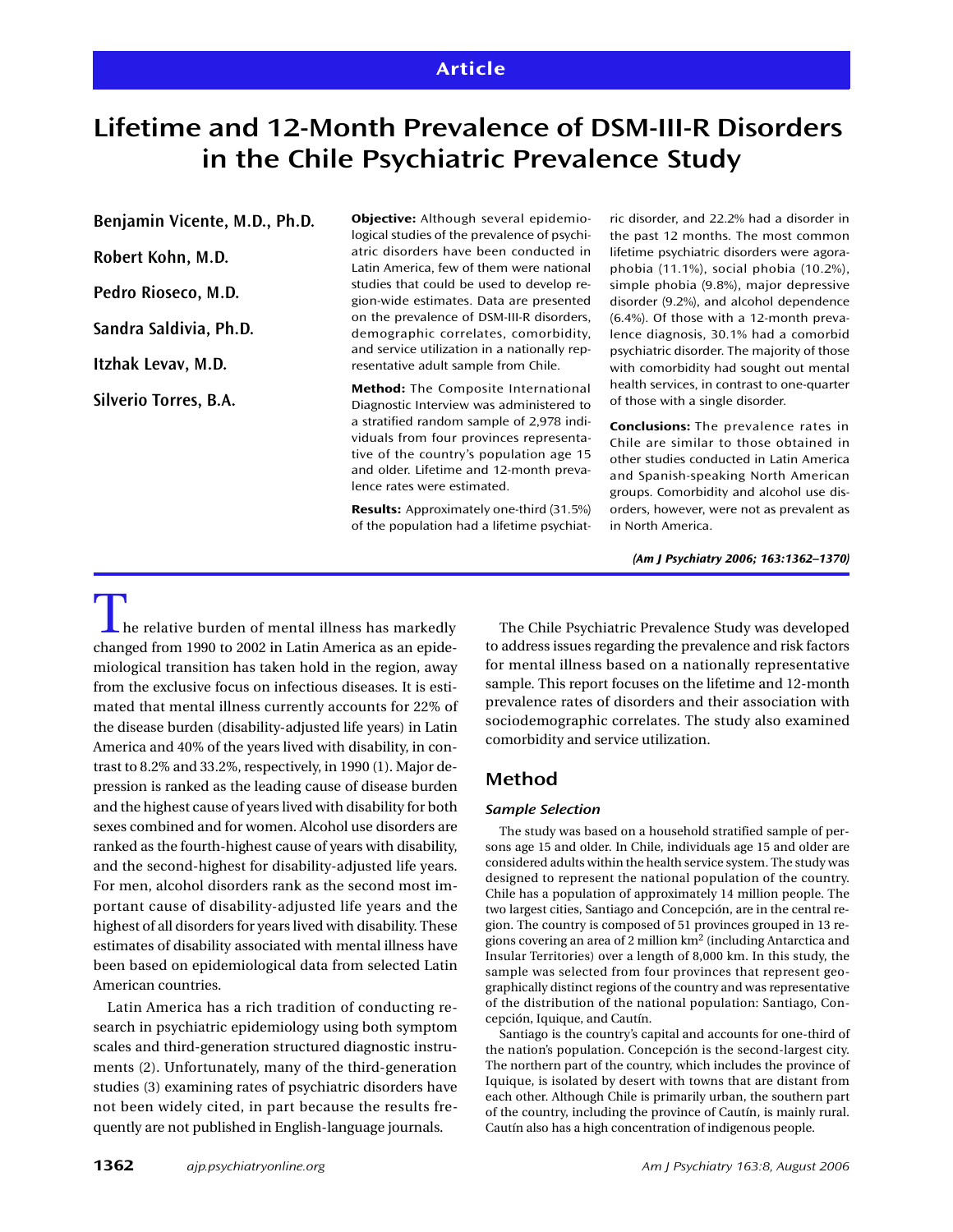|                                | Chile Psychiatric Prevalence Study |                       |                                   |
|--------------------------------|------------------------------------|-----------------------|-----------------------------------|
| Characteristic                 | Unweighted                         | Weighted <sup>a</sup> | Chilean Population in 1992 Census |
|                                | $\frac{0}{0}$                      | $\frac{0}{0}$         | $\frac{0}{0}$                     |
| Gender                         |                                    |                       |                                   |
| Male                           | 43.0                               | 47.9                  | 48.4                              |
| Female                         | 57.0                               | 52.1                  | 51.6                              |
| Age (years)                    |                                    |                       |                                   |
| $15 - 24$                      | 21.7                               | 25.3                  | 25.8                              |
| $25 - 34$                      | 23.7                               | 25.2                  | 25.0                              |
| $35 - 44$                      | 18.9                               | 18.3                  | 18.0                              |
| $45 - 54$                      | 13.0                               | 12.7                  | 12.7                              |
| $55 - 64$                      | 10.9                               | 9.0                   | 9.2                               |
| $\geq 65$                      | 11.8                               | 9.4                   | 9.3                               |
| Education                      |                                    |                       |                                   |
| No education                   | 2.1                                | 1.4                   | 2.5                               |
| <b>Basic</b>                   | 18.7                               | 18.0                  | 24.6                              |
| Medium                         | 47.3                               | 50.2                  | 54.8                              |
| High                           | 31.9                               | 30.4                  | 18.1                              |
| Marital status                 |                                    |                       |                                   |
| Married                        | 48.0                               | 51.1                  | 50.7                              |
| Widowed                        | 7.7                                | 5.5                   | 5.1                               |
| Separated or marriage annulled | 5.9                                | 3.8                   | 3.7                               |
| Never married                  | 32.0                               | 33.7                  | 34.9                              |
| Common-law relationship        | 6.4                                | 6.0                   | 5.6                               |
|                                | $\overline{N}$                     | $\mathsf N$           | $\mathsf{N}$                      |
| Chilean province               |                                    |                       |                                   |
| Concepción                     | 800                                | 1,334                 | 594,944                           |
| Santiago                       | 1,363                              | 980                   | 3,112,700                         |
| Iquique                        | 306                                | 366                   | 114,731                           |
| Cautín                         | 509                                | 298                   | 399,049                           |
| Total                          | 2,978                              | 2,978                 | 9,418,933                         |

| TABLE 1. Demographic Characteristics of the Weighted and Unweighted Sample in the Chile Psychiatric Prevalence Study |  |  |
|----------------------------------------------------------------------------------------------------------------------|--|--|
| and of the 1992 Chilean Population                                                                                   |  |  |

 $\frac{a}{a}$  A weight was used to account for the probability of the *comuna*, district, block, household, and respondent being selected. A second weight was utilized to adjust the data to the 1992 national census on the basis of age, gender, and marital status.

In Chile, provinces are subdivided into *comunas,* subsequently into districts, and then into blocks, which were selected randomly. The households available on each block were counted. The 1992 national census was used to determine the number of households required on each block. The households were chosen clockwise, starting with the first one on the northeastern corner of each block. The subsequent household selected was based on a number obtained by dividing the census estimate by the number of residences on the block. The person interviewed in a given household was determined by generating a list of all inhabitants 15 and older in descending order by age with males first. By using 12 randomly preassigned Kish tables (4), one person per household was selected.

The survey was conducted by the University of Concepción Department of Psychiatry between July 1992 and June 1999, with each site being completed in the following order as funding was secured: Concepción, Santiago, Iquique, and Cautín. The response rate was 90.3%, and a total of 2,978 individuals participated in the survey. The response rate did differ by site ( $\chi^2$ =11.08, df=3, p<0.02); Santiago had the lowest response rate (87.4%), and Iquique had the highest (92.5%). The response rate may have been enhanced by advertisements on the radio and television and in newspapers, letters written to the household by the city mayor, and meetings of the investigators with potential refusers in each of the sites. A weight was used to account for the probability of the *comuna,* district, block, household, and respondent being selected. A second weight was utilized to adjust the data to the 1992 national census on the basis of age, gender, and marital status. A comparison of weighted and unweighted data with national distributions on demographic variables is presented in Table 1. using similar procedures, with kappas of 0.72 for antisocial personality disorder and 0.63 for PTSD.

#### *Diagnostic Assessment*

The psychiatric diagnoses are based on DSM-III-R. The diagnostic interview used to generate these diagnoses was the Composite International Diagnostic Interview (CIDI) (5), versions 1.0 and 1.1. The CIDI is a structured diagnostic interview schedule for use by well-trained lay interviewers. Prevalence periods are based on the onset and cessation of self-reported symptoms. In addition, the sections of the NIMH Diagnostic Interview Schedule (DIS) (6) on posttraumatic stress disorder (PTSD) and antisocial personality disorder were included, as these disorders were not included in those versions of the CIDI. There is much resemblance in the structure and administration of the two instruments as the DIS preceded the development of the CIDI. The DIS sections were not administered in Cautín. The interview schedule also had a section on health service utilization in the 6 months before the interview that was linked to the period of inquiry about psychiatric symptoms.

The instruments were translated into Spanish by using the protocol outlined by the World Health Organization (WHO) (7). The CIDI version used became an approved WHO Spanish version of the CIDI. The CIDI was validated in 120 patients from the local psychiatric services who were diagnosed by clinical psychiatrists using a DSM-III-R checklist. At least 10 representative patients were selected for each of the CIDI sections. In addition, 10 adult volunteers with no known psychiatric disorder were also included in the validation study. The psychiatrists who administered the CIDI were blind to the psychiatric status of these individuals. The kappas ranged from 0.52 for somatoform disorders to 0.94 for affective disorders (8). The DIS was translated and validated (9) by

The DSM-III-R diagnoses included were major depression, mania, dysthymia, panic disorder, agoraphobia, alcohol abuse, alco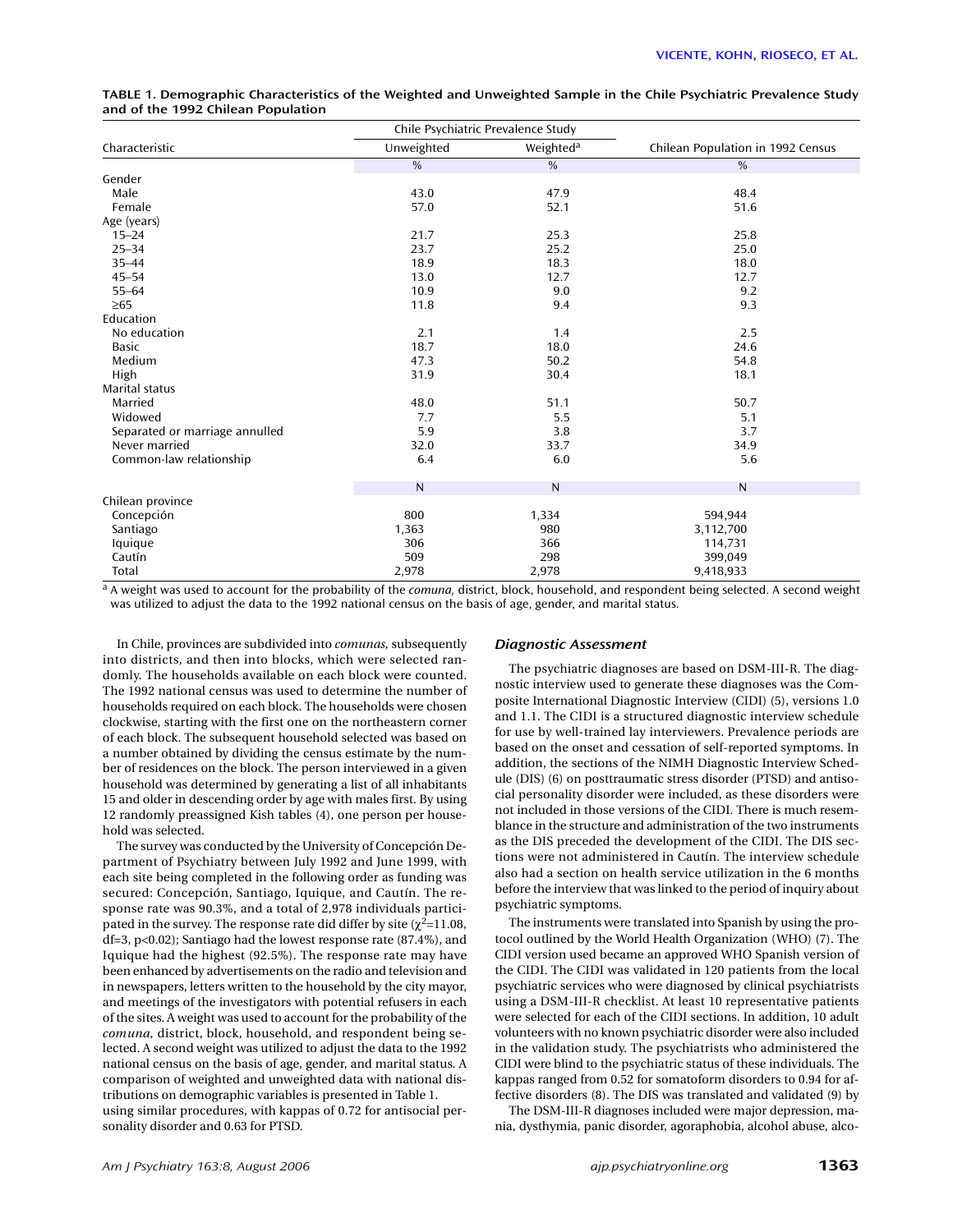**TABLE 2. Relation of Gender to Lifetime and 12-Month Prevalence of DSM-III-R Disorders in the Chile Psychiatric Prevalence Study (N=2,978)**

|                                     |               |           |      |                 |      |           | Prevalence |                 |      |           |      |                 |
|-------------------------------------|---------------|-----------|------|-----------------|------|-----------|------------|-----------------|------|-----------|------|-----------------|
|                                     | Males         |           |      |                 |      | Females   |            |                 |      | Total     |      |                 |
|                                     |               | Lifetime  |      | Prior 12 Months |      | Lifetime  |            | Prior 12 Months |      | Lifetime  |      | Prior 12 Months |
| Disorder                            | $\frac{0}{0}$ | <b>SE</b> | $\%$ | <b>SE</b>       | $\%$ | <b>SE</b> | $\%$       | <b>SE</b>       | $\%$ | <b>SE</b> | $\%$ | <b>SE</b>       |
| Affective disorders                 |               |           |      |                 |      |           |            |                 |      |           |      |                 |
| Major depressive episode            | 6.8           | 0.7       | 3.7  | 0.6             | 11.5 | 1.1       | 7.5        | 1.0             | 9.2  | 0.7       | 5.7  | 0.6             |
| Manic episode                       | 1.5           | 0.6       | 0.7  | 0.3             | 2.2  | 0.5       | 2.1        | 0.5             | 1.9  | 0.4       | 1.4  | 0.3             |
| Dysthymia                           | 3.5           | 0.7       | 1.6  | 0.5             | 12.1 | 1.3       | 5.9        | 1.2             | 8.0  | 0.8       | 3.9  | 0.7             |
| Any affective disorder              | 9.8           | 1.1       | 5.7  | 0.8             | 19.7 | 1.6       | 12.6       | 1.5             | 15.0 | 1.1       | 9.3  | 1.0             |
| Anxiety disorders                   |               |           |      |                 |      |           |            |                 |      |           |      |                 |
| Panic disorder                      | 0.7           | 0.3       | 0.5  | 0.2             | 2.5  | 0.6       | 1.2        | 0.6             | 1.6  | 0.4       | 0.9  | 0.4             |
| Agoraphobia without panic           | 6.0           | 1.4       | 1.9  | 0.6             | 15.9 | 1.9       | 10.4       | 1.8             | 11.1 | 1.4       | 6.3  | 1.1             |
| Generalized anxiety disorder        | 0.9           | 0.4       | 0.7  | 0.4             | 4.1  | 0.7       | 2.4        | 0.5             | 2.6  | 0.5       | 1.6  | 0.3             |
| Social phobia                       | 7.2           | 2.8       | 2.5  | 0.9             | 12.8 | 3.0       | 9.7        | 2.2             | 10.2 | 2.8       | 6.4  | 1.6             |
| Simple phobia                       | 4.0           | 1.6       | 3.8  | 1.5             | 14.8 | 1.9       | 11.5       | 1.6             | 9.8  | 1.8       | 8.0  | 1.5             |
| Obsessive-compulsive disorder       | 0.7           | 0.4       | 0.7  | 0.4             | 1.6  | 0.8       | 1.6        | 0.8             | 1.2  | 0.6       | 1.2  | 0.6             |
| Posttraumatic stress disorder       | 2.5           | 1.1       | 1.1  | 0.6             | 6.2  | 0.8       | 3.6        | 0.6             | 4.4  | 0.5       | 2.4  | 0.3             |
| Any anxiety disorder <sup>a</sup>   | 8.7           | 2.0       | 3.7  | 0.9             | 23.1 | 2.0       | 15.6       | 1.7             | 16.2 | 1.6       | 9.9  | 1.0             |
| Substance use disorders             |               |           |      |                 |      |           |            |                 |      |           |      |                 |
| Alcohol abuse                       | 6.2           | 1.4       | 3.9  | 0.7             | 1.2  | 0.4       | 0.8        | 0.3             | 3.6  | 0.8       | 2.3  | 0.4             |
| Alcohol dependence                  | 11.0          | 1.4       | 8.2  | 1.2             | 2.1  | 0.6       | 1.4        | 0.5             | 6.4  | 0.7       | 4.7  | 0.6             |
| Drug abuse                          | 1.5           | 0.4       | 0.6  | 0.3             | 0.3  | 0.1       | 0.1        | 0.1             | 0.9  | 0.2       | 0.3  | 0.2             |
| Drug dependence                     | 1.9           | 0.5       | 1.1  | 0.5             | 3.2  | 0.9       | 2.0        | 0.6             | 2.6  | 0.5       | 1.5  | 0.4             |
| Nicotine dependence                 | 4.0           | 0.8       | 2.9  | 0.7             | 3.7  | 0.9       | 3.1        | 0.9             | 3.9  | 0.5       | 3.0  | 0.5             |
| Any alcohol or drug use disorder    | 18.5          | 2.2       | 12.8 | 1.3             | 5.4  | 0.8       | 3.8        | 0.6             | 11.7 | 1.1       | 8.1  | 0.7             |
| Any substance use disorder          | 20.7          | 2.2       | 14.4 | 1.5             | 8.7  | 1.3       | 6.7        | 1.1             | 14.4 | 1.4       | 10.4 | 0.9             |
| Other disorders                     |               |           |      |                 |      |           |            |                 |      |           |      |                 |
| Nonaffective psychoses <sup>b</sup> | 1.6           | 0.6       | 0.2  | 0.1             | 1.9  | 0.4       | 1.1        | 0.3             | 1.8  | 0.3       | 0.7  | 0.2             |
| Somatoform disorders                | 2.7           | 0.8       | 1.9  | 0.6             | 4.3  | 0.7       | 3.9        | 0.7             | 3.5  | 0.6       | 2.9  | 0.5             |
| Eating disorders                    | 0.0           | 0.0       | 0.0  | 0.0             | 2.2  | 0.5       | 2.2        | 0.5             | 1.2  | 0.3       | 1.2  | 0.3             |
| Antisocial personality disorder     | 2.2           | 0.5       | 1.5  | 0.4             | 1.1  | 0.6       | 0.5        | 0.3             | 1.6  | 0.3       | 1.0  | 0.2             |
| Cognitive disorder <sup>c</sup>     | 4.0           | 1.1       | 4.0  | 1.1             | 3.4  | 0.8       | 3.4        | 0.8             | 3.7  | 0.9       | 3.7  | 0.9             |
| Any surveyed disorder <sup>d</sup>  | 27.9          | 2.3       | 19.3 | 2.0             | 34.8 | 2.0       | 25.0       | 2.0             | 31.5 | 1.8       | 22.2 | 1.6             |

<sup>a</sup> Does not include social phobia, simple phobia, or obsessive-compulsive disorder.

<sup>b</sup> Include schizophrenia, schizophreniform disorder, schizoaffective disorder, delusional disorder, and atypical psychosis.

<sup>c</sup> Diagnosis based on the Mini-Mental State Examination (13).

<sup>d</sup> Does not include eating disorders, social phobia, simple phobia, obsessive-compulsive disorder, nicotine dependence, or cognitive disorder.

hol dependence, drug abuse, drug dependence, nicotine dependence, antisocial personality disorder, somatoform disorders, and nonaffective psychoses. Nonaffective psychoses is a summary category consisting of schizophrenia, schizophreniform disorder, schizoaffective disorder, delusional disorder, and atypical psychosis. The CIDI sections for eating disorders, obsessive-compulsive disorder, simple phobia, and social phobia were not included in the first two sites and therefore are not represented in the overall rates of anxiety disorders or in the "any disorder" category. The CIDI computer programs for versions 1.0 and 1.1 were used to generate the diagnoses (10) in accordance with a procedure using double data entry and with verification for logical inconsistencies.

#### *Interviewers and Training*

The 64 interviewers were all university students in their senior year who were studying social sciences. They did not include medical students or physicians because of the potential for respondents to misinterpret questions about last seeing a health care professional. The University of Concepción is a WHO CIDI training and reference center. Training was conducted according to the WHO protocol and consisted of over 80 hours of instruction and practice sessions. In order to complete the training, each interviewer had to conduct practice interviews with volunteer adult subjects with and without psychiatric disorders selected from local clinics. These interviews were audiotaped and reviewed with the trainers. In addition, the interviewers had to each complete a pilot interview with an individual in a nonselected household in the community. Only 39% of those originally trained (N=163) were accepted as interviewers.

All of the interviews were audiotaped after consent was given by the subjects, approximately 80% of those asked to participate. The audiotapes from the first three interviews by each interviewer were reviewed for quality, after which about 20% the audiotapes were randomly reviewed to maintain quality control. The audiotapes were used to confirm the accuracy of the interviews and to correct missing and unclear responses. Each interview was edited according to the rules in the CIDI trainer's manual (11). Inconsistencies in the interview were corrected by using the audiotapes whenever possible, including those for interviews that were not part of the random quality control. If editing issues could not be clarified, the interviewer was sent back into the field for resolution. In addition, field supervisors randomly selected households and met with the respondents to verify that the interview was conducted in full. This resulted in the reinterviewing of a number of respondents.

#### *Informed Consent*

The University of Concepción's institutional review board approved the study. All of the interviewed respondents provided formal informed consent. The interview schedules did not include the respondent's name, and all data were processed anonymously. All respondents were given an opportunity to obtain the results of their CIDI interview, and a sizable percentage requested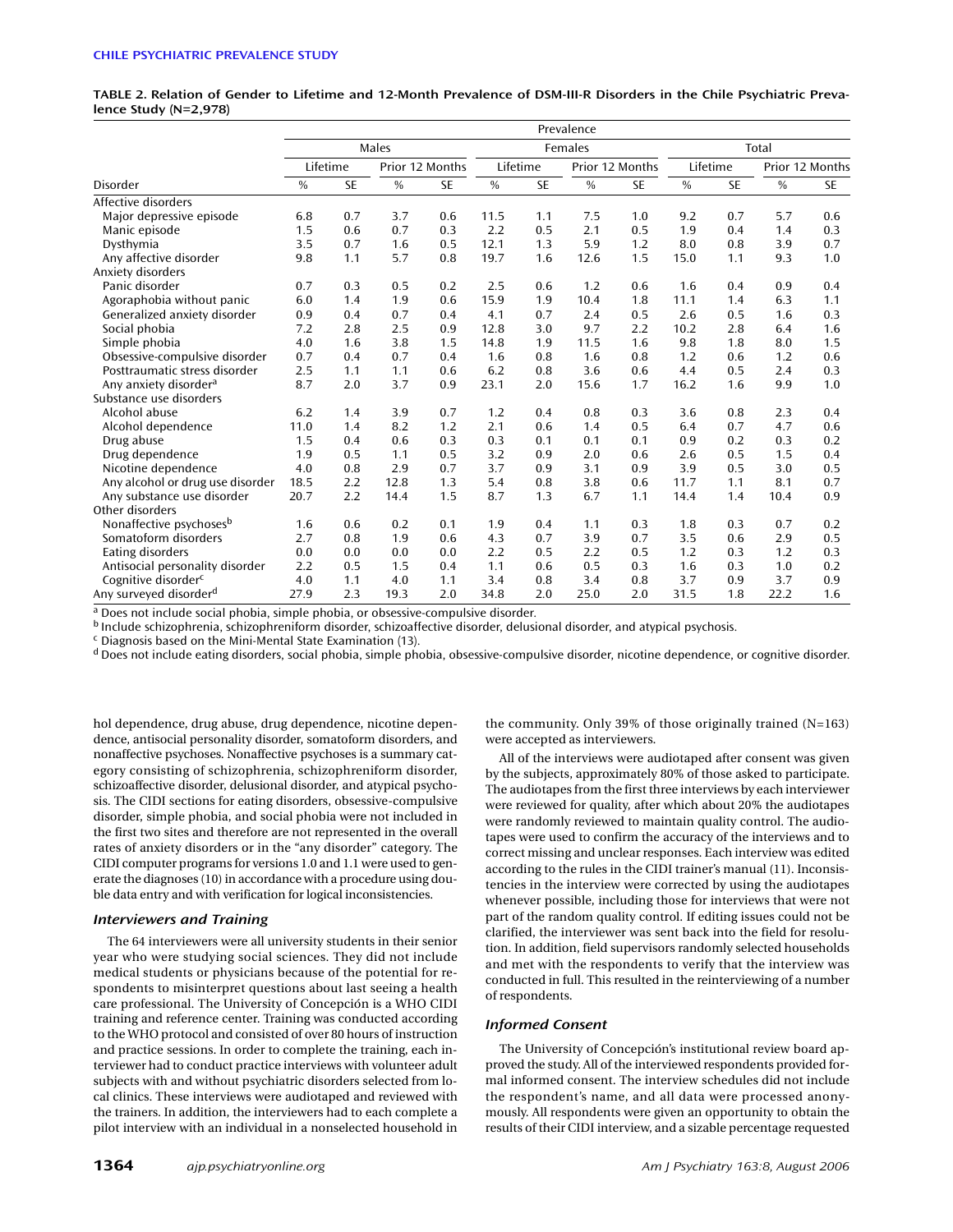**TABLE 3. Relation of Age to Lifetime and 12-Month Prevalence of DSM-III-R Disorders in the Chile Psychiatric Prevalence Study (N=2,978)**

|                                    | Prevalence |                 |      |           |      |     |                                                                 |     |      |           |      |                     |
|------------------------------------|------------|-----------------|------|-----------|------|-----|-----------------------------------------------------------------|-----|------|-----------|------|---------------------|
|                                    |            | Age 15–24 Years |      |           |      |     | Age 25–34 Years Age 35–44 Years Age 45–54 Years Age 55–64 Years |     |      |           |      | Age $\geq 65$ Years |
| Disorder Category                  | %          | SE              | $\%$ | <b>SE</b> | $\%$ | SE  | $\%$                                                            | SE  | $\%$ | <b>SE</b> | $\%$ | <b>SE</b>           |
| Affective disorders                |            |                 |      |           |      |     |                                                                 |     |      |           |      |                     |
| Prior 12 months                    | 8.7        | 1.6             | 9.8  | 1.7       | 10.6 | 2.0 | 10.8                                                            | 2.2 | 10.0 | 3.2       | 3.7  | 1.1                 |
| Lifetime                           | 12.8       | 2.0             | 16.6 | 1.7       | 15.4 | 2.5 | 16.7                                                            | 3.1 | 18.4 | 3.3       | 10.1 | 2.3                 |
| Anxiety disorders <sup>a</sup>     |            |                 |      |           |      |     |                                                                 |     |      |           |      |                     |
| Prior 12 months                    | 9.1        | 2.2             | 8.8  | 1.3       | 12.9 | 2.6 | 13.3                                                            | 2.2 | 9.8  | 2.0       | 4.4  | 1.5                 |
| Lifetime                           | 13.0       | 3.1             | 17.0 | 2.3       | 21.8 | 3.8 | 20.5                                                            | 2.8 | 13.8 | 2.4       | 8.8  | 1.8                 |
| Substance use disorders            |            |                 |      |           |      |     |                                                                 |     |      |           |      |                     |
| Prior 12 months                    | 8.5        | 2.1             | 12.0 | 1.7       | 11.7 | 2.3 | 12.5                                                            | 2.8 | 8.8  | 2.9       | 7.4  | 3.2                 |
| Lifetime                           | 9.9        | 2.3             | 15.7 | 2.2       | 19.9 | 2.9 | 17.1                                                            | 3.4 | 13.4 | 3.1       | 10.0 | 3.2                 |
| Any surveyed disorder <sup>b</sup> |            |                 |      |           |      |     |                                                                 |     |      |           |      |                     |
| Prior 12 months                    | 20.7       | 3.2             | 22.9 | 1.6       | 25.6 | 3.2 | 28.2                                                            | 3.1 | 20.2 | 3.5       | 11.9 | 2.0                 |
| Lifetime                           | 26.8       | 3.5             | 33.2 | 1.8       | 38.4 | 3.1 | 37.2                                                            | 3.7 | 30.2 | 4.0       | 20.0 | 3.2                 |

<sup>a</sup> Do not include social phobia, simple phobia, or obsessive compulsive disorder.

b Does not include eating disorders, social phobia, simple phobia, obsessive compulsive disorder, nicotine dependence, or cognitive disorder.

the individualized reports; this procedure may have further enhanced participation.

#### *Analysis Procedures*

Because of the sample design and the need for weighting, the SUDAAN statistical package (12) was used to estimate the standard errors. The latter were estimated by using the Taylor series linearization method. The analysis was conducted by means of procedures without replacement for nonrespondents. The region, province, *comuna,* and district selected were used as the defined strata. Logistic regression with the corresponding 95% confidence interval was used to examine the association with demographic risk factors. All results are presented as weighted data unless otherwise stated.

# **Results**

#### *Prevalence Rate of Psychiatric Disorders*

Table 2 and Table 3 show the lifetime and 12-month prevalence rates of the disorders evaluated. The prevalence estimates are presented without application of the exclusion criteria based on DSM-III-R hierarchy rules. The lifetime prevalence rate is defined as the proportion of the sample who ever experienced the disorder, while the 12-month prevalence is the rate of those who experienced the disorder at some point during the year prior to the interview.

Nearly one-third, 31.5%, of the Chilean population had a psychiatric disorder during their lifetime, while one in five, 22.2%, had a disorder in the past 12 months. The most common lifetime psychiatric disorders were agoraphobia, social phobia, simple phobia, major depressive disorder, and alcohol dependence (Table 2). For 12-month prevalence, the five most common disorders were simple phobia, social phobia, agoraphobia, major depressive disorder, and alcohol dependence. The anxiety disorders were the most common group of lifetime psychiatric disorders in the population (16.2%). Substance use disorders were the most common disorders in the preceding 12 months (10.4%).

#### *Sociodemographic Correlates of Disorders*

Bivariate risk factor associations for the broad categories of lifetime and 12-month diagnoses are reported in Table 4 and Table 5, respectively. Affective disorders were more than twice as common among women, while anxiety disorders were more than three times as common; however, substance use disorders were three times as prevalent among men. A higher risk for women was noted in the overall rates of both the lifetime and 12-month prevalence of the disorders examined.

In contrast to individuals 65 years and older, differential risk by age was noted. Most notably, age was not predictive of substance use disorders. For lifetime prevalence, people between the ages of 25 and 64 were noted to be at higher risk for anxiety disorders. Those younger than age 65 were at higher risk for affective disorders in the prior year, while those between the ages of 35 and 64 were at higher risk for anxiety disorders. For both lifetime and 12-month prevalence, people younger than 54 were at higher risk for antisocial personality disorder; among people with a lifetime diagnosis, those between ages 55 and 64 were also at higher risk. A higher risk for any disorder was found among those between 25 and 54 years of age.

An inverse relationship between educational attainment and overall rates of disorders was not elicited. Antisocial personality disorder, however, was less prevalent among people without education. An inverse relationship with lifetime rates for anxiety disorders and any diagnosis was noted for income, with statistically significant differences between the highest and lowest income groups. For 12-month prevalence, both disorders had a clear inverse relationship with income.

Individuals who had never married or who were separated or had their marriages annulled had the highest rates of affective disorders. Those who had never been married had the lowest lifetime rate of anxiety disorders. A statistically significant relationship between anxiety disorders and marital status was not found for 12-month prev-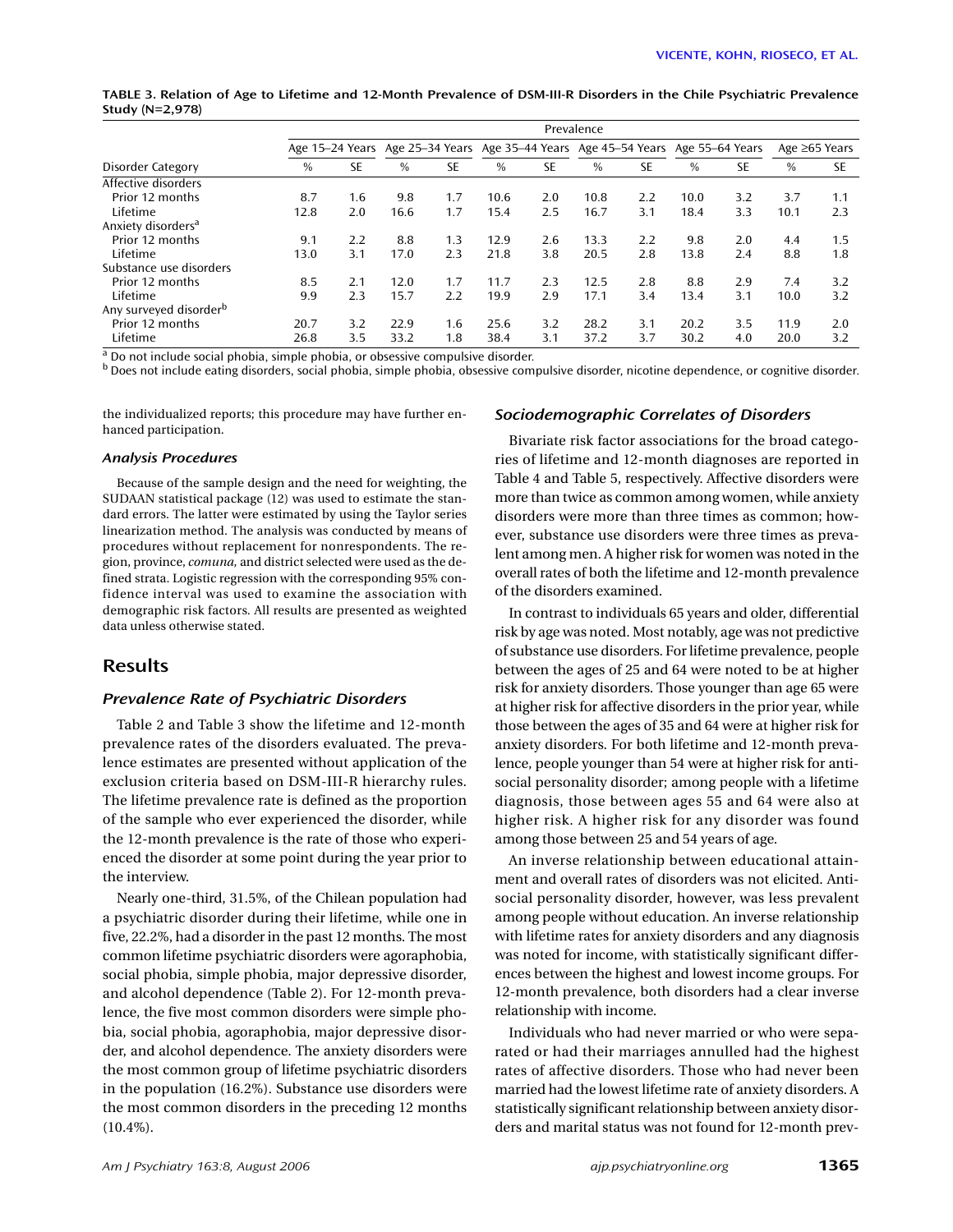# **CHILE PSYCHIATRIC PREVALENCE STUDY**

## **TABLE 4. Sociodemographic Correlates of Lifetime DSM-III-R Disorders in the Chile Psychiatric Prevalence Study (N=2,978)**

|                                 | Type of DSM-III-R Disorder During Lifetime |                     |                   |                          |                   |                         |
|---------------------------------|--------------------------------------------|---------------------|-------------------|--------------------------|-------------------|-------------------------|
|                                 |                                            | Affective Disorders |                   | <b>Anxiety Disorders</b> |                   | Substance Use Disorders |
| Characteristic                  | <b>Odds Ratio</b>                          | 95% CI              | Odds Ratio        | 95% CI                   | Odds Ratio        | 95% CI                  |
| Gender                          |                                            |                     |                   |                          |                   |                         |
| Male                            | 1.00                                       |                     | 1.00              |                          | 1.00              |                         |
| Female                          | 2.26 <sup>a</sup>                          | $1.74 - 2.93$       | 3.14 <sup>a</sup> | 1.98-4.97                | 0.37 <sup>a</sup> | $0.25 - 0.53$           |
| Age (years)                     |                                            |                     |                   |                          |                   |                         |
| $15 - 24$                       | 1.31                                       | $0.72 - 2.36$       | 1.55              | $0.89 - 2.70$            | 0.99              | $0.38 - 2.57$           |
| $25 - 34$                       | 1.78 <sup>a</sup>                          | $1.01 - 3.13$       | 2.14 <sup>a</sup> | $1.40 - 3.27$            | 1.68              | $0.71 - 3.99$           |
| $35 - 44$                       | 1.62                                       | $0.89 - 2.96$       | 2.90 <sup>a</sup> | $1.58 - 5.32$            | 2.23              | $1.00 - 4.94$           |
| $45 - 54$                       | 1.79                                       | $0.98 - 3.28$       | 2.68 <sup>a</sup> | $1.81 - 3.95$            | 1.86              | $0.72 - 4.78$           |
| $55 - 64$                       | 2.02 <sup>a</sup>                          | $1.07 - 3.80$       | 1.66 <sup>a</sup> | $1.03 - 2.67$            | 1.39              | $0.59 - 3.24$           |
| $\geq 65$                       | 1.00                                       |                     | 1.00              |                          | 1.00              |                         |
| Level of education              |                                            |                     |                   |                          |                   |                         |
| No education                    | 1.00                                       |                     | 1.00              |                          | 1.00              |                         |
| Basic                           | 1.54                                       | $0.38 - 6.24$       | 0.91              | $0.24 - 3.43$            | 1.00              | $0.32 - 3.10$           |
| Medium                          | 1.98                                       | $0.49 - 8.00$       | 0.95              | $0.43 - 2.12$            | 0.86              | $0.27 - 2.74$           |
| High                            | 1.40                                       | $0.33 - 5.91$       | 0.45              | $0.16 - 1.29$            | 0.63              | $0.18 - 2.21$           |
| Income per month (U.S. dollars) |                                            |                     |                   |                          |                   |                         |
| 100-400                         | 1.00                                       |                     | 1.00              |                          | 1.00              |                         |
| $401 - 800$                     | 1.11                                       | $0.80 - 1.53$       | 0.78              | $0.53 - 1.16$            | 1.13              | $0.67 - 1.90$           |
| $801 - 1,500$                   | 0.63 <sup>a</sup>                          | $0.43 - 0.92$       | 0.66              | $0.41 - 1.07$            | 1.69              | $0.83 - 3.45$           |
| $\geq 1,501$                    | 0.78                                       | $0.49 - 1.22$       | 0.28 <sup>a</sup> | $0.14 - 0.58$            | 1.50              | $0.88 - 2.58$           |
| <b>Marital status</b>           |                                            |                     |                   |                          |                   |                         |
| Married                         | 1.00                                       |                     | 1.00              |                          | 1.00              |                         |
| Widowed                         | 1.59                                       | $0.95 - 2.66$       | 0.70              | $0.37 - 1.31$            | 0.55              | $0.23 - 1.35$           |
| Separated or marriage annulled  | 2.52 <sup>a</sup>                          | 1.49-4.26           | 1.57              | $0.80 - 3.09$            | 1.20              | $0.71 - 2.03$           |
| Never married                   | 1.37 <sup>a</sup>                          | $1.01 - 1.86$       | 0.68 <sup>a</sup> | $0.50 - 0.92$            | 0.81              | $0.48 - 1.37$           |
| Common-law relationship         | 1.53                                       | $0.90 - 2.58$       | 1.28              | $0.68 - 2.41$            | 1.63              | $0.89 - 2.99$           |

<sup>a</sup> p<0.05, two-tailed.

#### **TABLE 5. Sociodemographic Correlates of DSM-III-R Disorders in the Prior 12 Months in the Chile Psychiatric Prevalence Study (N=2,978)**

|                                 | Type of DSM-III-R Disorder During Preceding 12 Months |                     |                   |                          |                   |                         |  |  |  |
|---------------------------------|-------------------------------------------------------|---------------------|-------------------|--------------------------|-------------------|-------------------------|--|--|--|
|                                 |                                                       | Affective Disorders |                   | <b>Anxiety Disorders</b> |                   | Substance Use Disorders |  |  |  |
| Characteristic                  | Odds Ratio                                            | 95% CI              | Odds Ratio        | 95% CI                   | Odds Ratio        | 95% CI                  |  |  |  |
| Gender                          |                                                       |                     |                   |                          |                   |                         |  |  |  |
| Male                            | 1.00                                                  |                     | 1.00              |                          | 1.00              |                         |  |  |  |
| Female                          | 2.40 <sup>a</sup>                                     | $1.72 - 3.34$       | 4.86 <sup>a</sup> | $2.88 - 8.21$            | $0.43^{\text{a}}$ | $0.28 - 0.64$           |  |  |  |
| Age (years)                     |                                                       |                     |                   |                          |                   |                         |  |  |  |
| $15 - 24$                       | 2.52 <sup>a</sup>                                     | $1.11 - 5.72$       | 2.15              | $0.95 - 4.89$            | 1.16              | $0.36 - 3.77$           |  |  |  |
| $25 - 34$                       | 2.87 <sup>a</sup>                                     | $1.28 - 6.45$       | 2.07              | $0.94 - 4.54$            | 1.72              | $0.58 - 5.12$           |  |  |  |
| $35 - 44$                       | 3.13 <sup>a</sup>                                     | $1.27 - 7.72$       | 3.20 <sup>a</sup> | $1.45 - 7.05$            | 1.66              | $0.62 - 4.48$           |  |  |  |
| $45 - 54$                       | 3.19 <sup>a</sup>                                     | $1.33 - 7.66$       | 3.30 <sup>a</sup> | $1.65 - 6.59$            | 1.80              | $0.54 - 5.97$           |  |  |  |
| $55 - 64$                       | 2.91 <sup>a</sup>                                     | $1.14 - 7.38$       | 2.34 <sup>a</sup> | $1.11 - 4.93$            | 1.21              | $0.37 - 4.00$           |  |  |  |
| $\geq 65$                       | 1.00                                                  |                     | 1.00              |                          | 1.00              |                         |  |  |  |
| Level of education              |                                                       |                     |                   |                          |                   |                         |  |  |  |
| No education                    | 1.00                                                  |                     | 1.00              |                          | 1.00              |                         |  |  |  |
| Basic                           | 1.20                                                  | $0.21 - 6.72$       | 1.88              | $0.55 - 6.40$            | 0.86              | $0.18 - 4.06$           |  |  |  |
| Medium                          | 1.91                                                  | $0.32 - 11.34$      | 1.74              | $0.48 - 6.30$            | 0.83              | $0.19 - 3.56$           |  |  |  |
| High                            | 1.02                                                  | $0.17 - 6.06$       | 0.92              | $0.26 - 3.28$            | 0.50              | $0.11 - 2.35$           |  |  |  |
| Income per month (U.S. dollars) |                                                       |                     |                   |                          |                   |                         |  |  |  |
| $100 - 400$                     | 1.00                                                  |                     | 1.00              |                          | 1.00              |                         |  |  |  |
| $401 - 800$                     | 1.21                                                  | $0.80 - 1.81$       | 0.81              | $0.52 - 1.25$            | 1.16              | $0.65 - 2.07$           |  |  |  |
| $801 - 1,500$                   | $0.54^{\circ}$                                        | $0.35 - 0.83$       | 0.47 <sup>a</sup> | $0.27 - 0.80$            | 1.32              | $0.84 - 2.07$           |  |  |  |
| ≥1,501                          | 0.75                                                  | $0.44 - 1.29$       | 0.29 <sup>a</sup> | $0.13 - 0.67$            | 1.57 <sup>a</sup> | $1.03 - 2.40$           |  |  |  |
| Marital status                  |                                                       |                     |                   |                          |                   |                         |  |  |  |
| Married                         | 1.00                                                  |                     | 1.00              |                          | 1.00              |                         |  |  |  |
| Widowed                         | 1.27                                                  | $0.64 - 2.51$       | 0.77              | $0.36 - 1.66$            | 0.78              | $0.29 - 2.09$           |  |  |  |
| Separated or marriage annulled  | 2.89 <sup>a</sup>                                     | $1.69 - 4.96$       | 1.94              | $0.94 - 4.00$            | 1.68              | $0.88 - 3.19$           |  |  |  |
| Never married                   | 1.89 <sup>a</sup>                                     | $1.32 - 2.70$       | 0.79              | $0.49 - 1.26$            | 1.01              | $0.50 - 2.05$           |  |  |  |
| Common-law relationship         | 1.74                                                  | $1.00 - 3.02$       | 1.11              | $0.51 - 2.42$            | 1.41              | $0.65 - 3.06$           |  |  |  |

<sup>a</sup> p<0.05, two-tailed.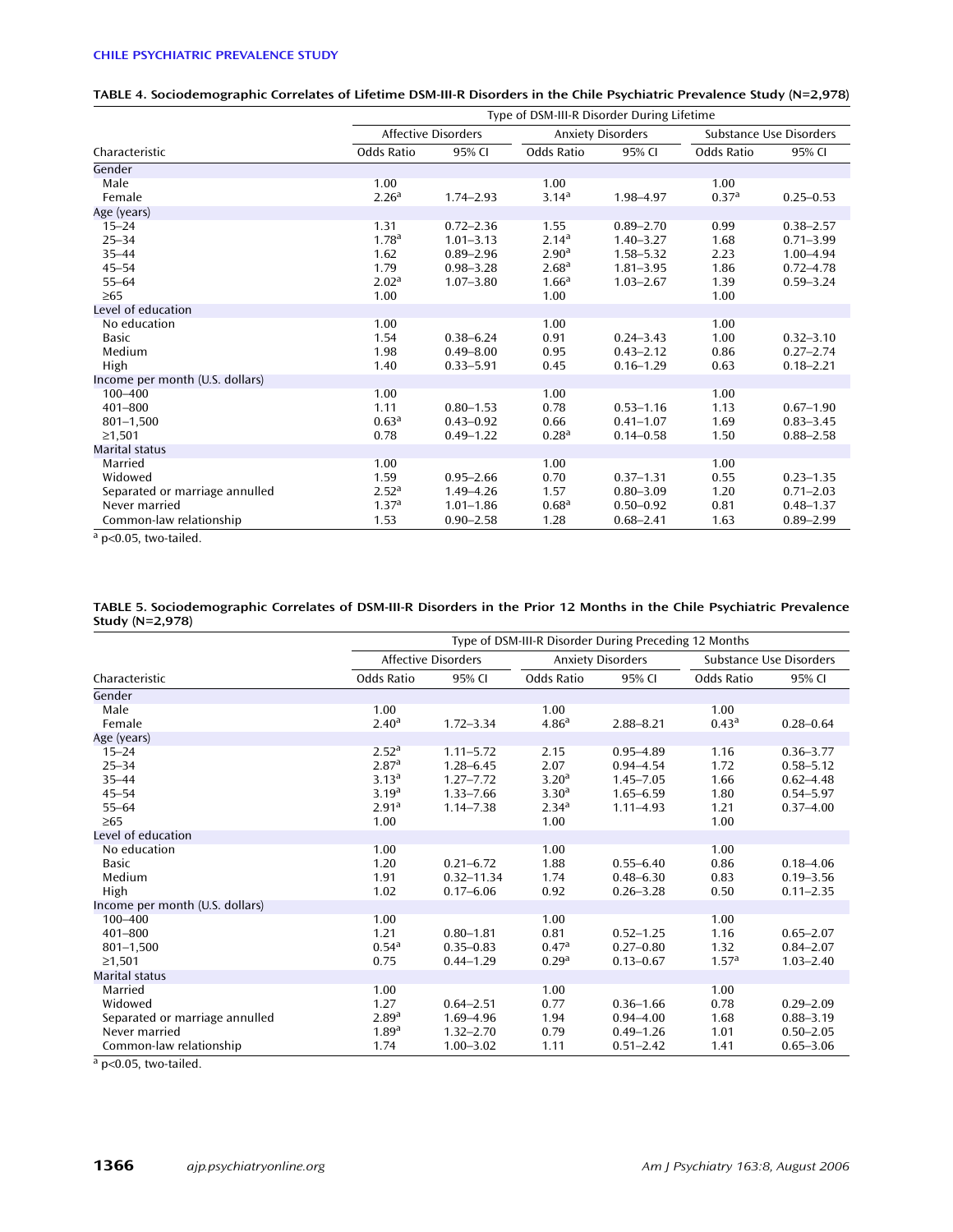| Type of DSM-III-R Disorder During Lifetime                                                              |                                                                         |                                                                                     |                                                                                   |                                                                                                  |                                                                       |  |  |  |  |  |
|---------------------------------------------------------------------------------------------------------|-------------------------------------------------------------------------|-------------------------------------------------------------------------------------|-----------------------------------------------------------------------------------|--------------------------------------------------------------------------------------------------|-----------------------------------------------------------------------|--|--|--|--|--|
|                                                                                                         | Antisocial Personality Disorder                                         |                                                                                     | Any Disorder                                                                      |                                                                                                  | Three or More Disorders                                               |  |  |  |  |  |
| Odds Ratio                                                                                              | 95% CI                                                                  | Odds Ratio                                                                          | 95% CI                                                                            | Odds Ratio                                                                                       | 95% CI                                                                |  |  |  |  |  |
|                                                                                                         |                                                                         |                                                                                     |                                                                                   |                                                                                                  |                                                                       |  |  |  |  |  |
| 1.00                                                                                                    |                                                                         | 1.00                                                                                |                                                                                   | 1.00<br>1.77 <sup>a</sup>                                                                        |                                                                       |  |  |  |  |  |
| 0.51                                                                                                    | $0.15 - 1.74$                                                           | 1.38 <sup>a</sup>                                                                   | $1.09 - 1.74$                                                                     |                                                                                                  | $0.95 - 3.66$                                                         |  |  |  |  |  |
| 54.66 <sup>a</sup><br>151.07 <sup>a</sup><br>35.81 <sup>a</sup><br>35.49a<br>12.35 <sup>a</sup><br>1.00 | 39.80-251.99<br>74.35-218.29<br>12.11-87.73<br>6.44-69.23<br>1.48-85.75 | 1.46<br>1.99 <sup>a</sup><br>2.48 <sup>a</sup><br>2.37 <sup>a</sup><br>1.73<br>1.00 | $0.86 - 2.47$<br>$1.35 - 2.92$<br>$1.60 - 3.85$<br>$1.42 - 3.95$<br>$0.97 - 3.08$ | 2.27<br>4.04 <sup>a</sup><br>6.01 <sup>a</sup><br>7.02 <sup>a</sup><br>5.43 <sup>a</sup><br>1.00 | $0.72 - 7.15$<br>1.06-15.32<br>1.83-19.67<br>2.59-21.28<br>1.75-16.89 |  |  |  |  |  |
|                                                                                                         |                                                                         |                                                                                     |                                                                                   |                                                                                                  |                                                                       |  |  |  |  |  |
| 1.00<br>18.15 <sup>a</sup><br>25.96 <sup>a</sup><br>12.92 <sup>a</sup>                                  | 6.84-48.15<br>12.05-55.96<br>4.42-37.77                                 | 1.00<br>1.36<br>1.50<br>0.96                                                        | $0.51 - 3.64$<br>$0.64 - 3.50$<br>$0.37 - 2.48$                                   | 1.00<br>0.53<br>0.40<br>0.17 <sup>a</sup>                                                        | $0.10 - 2.82$<br>$0.10 - 1.54$<br>$0.04 - 0.70$                       |  |  |  |  |  |
|                                                                                                         |                                                                         |                                                                                     |                                                                                   |                                                                                                  |                                                                       |  |  |  |  |  |
| 1.00<br>0.40 <sup>a</sup><br>1.37<br>1.22                                                               | $0.16 - 0.99$<br>$0.26 - 7.31$<br>$0.30 - 4.98$                         | 1.00<br>0.95<br>0.97<br>0.60 <sup>a</sup>                                           | $0.73 - 1.25$<br>$0.60 - 1.59$<br>$0.40 - 0.90$                                   | 1.00<br>0.70<br>0.54<br>0.39 <sup>a</sup>                                                        | $0.31 - 1.57$<br>$0.26 - 1.15$<br>$0.18 - 0.81$                       |  |  |  |  |  |
|                                                                                                         |                                                                         |                                                                                     |                                                                                   |                                                                                                  |                                                                       |  |  |  |  |  |
| 1.00<br>0.01 <sup>a</sup><br>0.93<br>0.42<br>2.86 <sup>a</sup>                                          | $0.01 - 0.03$<br>$0.07 - 7.79$<br>$0.33 - 3.66$<br>$1.62 - 15.11$       | 1.00<br>0.86<br>1.51<br>0.88<br>1.54                                                | $0.54 - 1.37$<br>$0.90 - 2.54$<br>$0.67 - 1.16$<br>$0.92 - 2.57$                  | 1.00<br>0.51<br>2.21 <sup>a</sup><br>0.91<br>1.44                                                | $0.23 - 1.12$<br>$1.05 - 4.63$<br>$0.44 - 1.89$<br>$0.56 - 3.72$      |  |  |  |  |  |

| Type of DSM-III-R Disorder During Preceding 12 Months           |                                                                |                                                        |                                                                  |                                                                |                                                                 |  |  |  |  |  |  |
|-----------------------------------------------------------------|----------------------------------------------------------------|--------------------------------------------------------|------------------------------------------------------------------|----------------------------------------------------------------|-----------------------------------------------------------------|--|--|--|--|--|--|
|                                                                 | Antisocial Personality Disorder                                |                                                        | Any Disorder                                                     |                                                                | Three or More Disorders                                         |  |  |  |  |  |  |
| <b>Odds Ratio</b>                                               | 95% CI                                                         | <b>Odds Ratio</b>                                      | 95% CI                                                           | Odds Ratio                                                     | 95% CI                                                          |  |  |  |  |  |  |
|                                                                 |                                                                |                                                        |                                                                  |                                                                |                                                                 |  |  |  |  |  |  |
| 1.00                                                            |                                                                | 1.00                                                   |                                                                  | 1.00                                                           |                                                                 |  |  |  |  |  |  |
| 0.35                                                            | $0.11 - 1.12$                                                  | 1.39 <sup>a</sup>                                      | $1.03 - 1.87$                                                    | $3.65^{\rm a}$                                                 | $1.84 - 7.26$                                                   |  |  |  |  |  |  |
| 50.46 <sup>a</sup><br>$86.30^{a}$                               | 17.25-147.58<br>44.93-165.73                                   | 1.93<br>2.20 <sup>a</sup>                              | $1.00 - 3.73$<br>$1.21 - 4.01$                                   | $36.38^{a}$<br>$38.44^{\circ}$                                 | 10.39-127.36<br>10.48-140.97                                    |  |  |  |  |  |  |
| 27.22 <sup>a</sup>                                              | 5.21-142.15                                                    | 2.55 <sup>a</sup>                                      | $1.43 - 4.53$                                                    | $73.66^a$                                                      | 21.06-257.58                                                    |  |  |  |  |  |  |
| 39.74 <sup>a</sup>                                              | 13.42-117.71                                                   | 2.90 <sup>a</sup>                                      | $1.52 - 5.52$                                                    | 95.59 <sup>a</sup>                                             | 22.08-413.82                                                    |  |  |  |  |  |  |
| 1.00                                                            | $0.92 - 1.08$                                                  | 1.87                                                   | $0.97 - 3.62$                                                    | 54.57 <sup>a</sup>                                             | 13.75-216.53                                                    |  |  |  |  |  |  |
| 1.00                                                            |                                                                | 1.00                                                   |                                                                  | 1.00                                                           |                                                                 |  |  |  |  |  |  |
|                                                                 |                                                                |                                                        |                                                                  |                                                                |                                                                 |  |  |  |  |  |  |
| 1.00<br>$28.80^{a}$<br>22.42 <sup>a</sup><br>12.33 <sup>a</sup> | 11.22-73.92<br>11.88-42.31<br>3.20-47.60                       | 1.00<br>1.00<br>1.03<br>0.51                           | $0.36 - 2.77$<br>$0.42 - 2.52$<br>$0.20 - 1.29$                  | 1.00<br>11.82 <sup>a</sup><br>10.74 <sup>a</sup><br>3.45       | 1.12-124.30<br>1.33-86.83<br>$0.39 - 30.77$                     |  |  |  |  |  |  |
|                                                                 |                                                                |                                                        |                                                                  |                                                                |                                                                 |  |  |  |  |  |  |
| 1.00<br>0.54<br>1.47<br>1.60                                    | $0.20 - 1.46$<br>$0.22 - 9.63$<br>$0.27 - 9.54$                | 1.00<br>1.01<br>0.70 <sup>a</sup><br>0.53 <sup>a</sup> | $0.73 - 1.38$<br>$0.52 - 0.94$<br>$0.37 - 0.76$                  | 1.00<br>0.60<br>0.85<br>0.81                                   | $0.24 - 1.52$<br>$0.35 - 2.04$<br>$0.35 - 1.84$                 |  |  |  |  |  |  |
|                                                                 |                                                                |                                                        |                                                                  |                                                                |                                                                 |  |  |  |  |  |  |
| 1.00<br>0.03 <sup>a</sup><br>2.33<br>0.99<br>7.17 <sup>a</sup>  | $0.02 - 0.06$<br>$0.26 - 20.87$<br>$0.28 - 3.52$<br>2.18-23.60 | 1.00<br>0.73<br>1.64<br>0.91<br>1.46                   | $0.44 - 1.19$<br>$0.93 - 2.87$<br>$0.62 - 1.35$<br>$0.78 - 2.73$ | 1.00<br>0.87<br>3.58 <sup>a</sup><br>2.23 <sup>a</sup><br>2.39 | $0.20 - 3.82$<br>$1.36 - 9.40$<br>$1.02 - 4.87$<br>$0.79 - .24$ |  |  |  |  |  |  |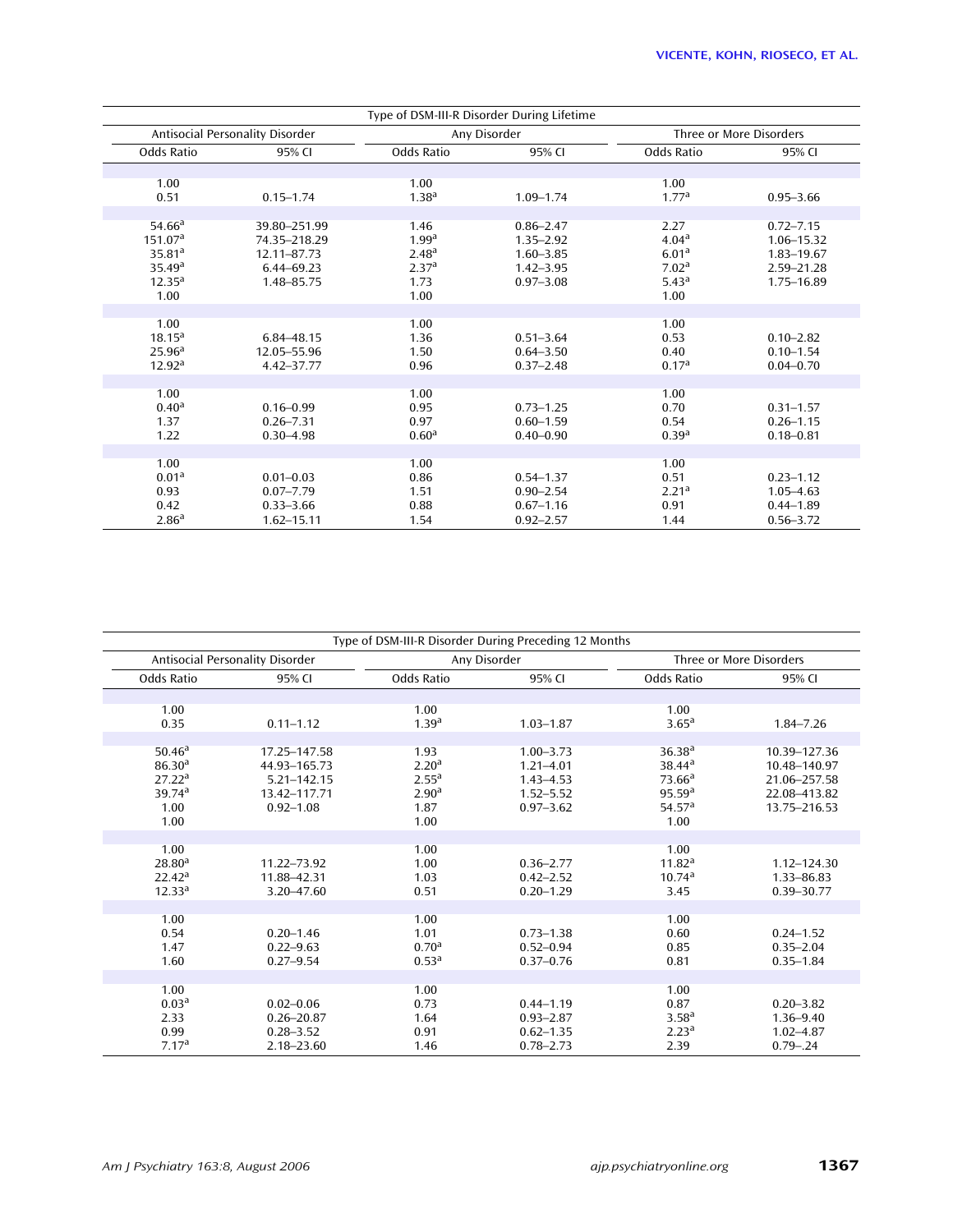|                               |               | Proportion of Sample<br>With Lifetime Disorder |               | <b>Proportion Among Persons</b><br>With Lifetime Diagnosis | Proportion Among Persons With<br>Diagnosis in Prior 12 Months |     |
|-------------------------------|---------------|------------------------------------------------|---------------|------------------------------------------------------------|---------------------------------------------------------------|-----|
| Number of DSM-III-R Disorders | $\frac{0}{0}$ |                                                | $\frac{0}{0}$ |                                                            | $\frac{0}{0}$                                                 |     |
| None                          | 67.4          | 1.8                                            |               |                                                            |                                                               |     |
| One                           | 18.4          |                                                | 56.4          | 3.1                                                        | 69.9                                                          | 3.0 |
| Two                           | 8.3           | 1.0                                            | 25.5          | 2.3                                                        | 16.9                                                          | 2.0 |
| Three or more                 | 5.9           | በ 7                                            | 18.1          | 1.7                                                        | 13.2                                                          | 2.2 |

| TABLE 6. Comorbidity of Lifetime and 12-Month DSM-III-R Disorders in the Chile Psychiatric Prevalence Study (N=2,978) |  |
|-----------------------------------------------------------------------------------------------------------------------|--|
|-----------------------------------------------------------------------------------------------------------------------|--|

alence. Antisocial personality disorder was more common among those in a common-law relationship.

#### *Comorbidity*

Two-thirds of the Chilean population had never had a psychiatric disorder. Of those with lifetime psychiatric disorders, the majority had a single diagnosis, while onequarter had two disorders, and fewer than one-fifth had three or more disorders (Table 6). The proportions were similar for the 12-month prevalence of psychiatric disorders. Lifetime comorbidity of three or more disorders was significantly higher among women, people who were between the ages of 25 and 64, and those who had separated from their spouses or whose marriages had been annulled (Table 4). It was lowest among those with the highest education or income. Comorbidity of three or more disorders in the prior 12 months was more common among women, people younger than 65, those with a basic or medium level of education, and those who had never married, were separated, or had had their marriages annulled (Table 5). All of the respondents diagnosed with PTSD also had generalized anxiety disorder, agoraphobia, or panic disorder.

#### *Service Utilization*

Only one-quarter of the individuals who had noncomorbid psychiatric disorders had sought any type of mental health care (Table 7). Of those who had three or more diagnoses, the majority had sought some form of mental health treatment. Most individuals with a diagnosis did not receive treatment from specialists. A sizable number of individuals not found to have a psychiatric disorder also had sought services for mental health care.

# **Discussion**

The Chile Psychiatric Prevalence Study survey is one of only a few psychiatric epidemiological prevalence studies of a nationally representative sample in a Latin American country. To our knowledge, it is the first to use appropriate statistical procedures to correct for the sampling design and weights to ensure that the sample is representative of the national population. Approximately one in three individuals in the population had a lifetime psychiatric disorder in Chile, and over one-fifth had a disorder in the past 12 months. The five most common lifetime psychiatric disorders were agoraphobia, social phobia, simple phobia, major depressive disorder, and alcohol dependence. For men the most common disorder was alcohol abuse or de-

pendence, while for women it was an anxiety disorder. Nearly one-third of those with a 12-month prevalence diagnosis had a comorbid psychiatric disorder. The majority of those with comorbidity had sought out mental health services, but only one-quarter of those without comorbidity had done so.

This survey suffers from the same limitations as most other cross-sectional psychiatric prevalence studies. First, the lifetime prevalence rates are based on retrospective reports. Second, the diagnostic assessments relied on the CIDI, which is an interview administered by nonclinicians. In addition, the sample size may not yield enough power to examine risk factors for the less common psychiatric disorders. The lower prevalence of disorders in the elderly, as found in most other epidemiological studies, might be due to a cohort effect, reporting bias, or differential mortality of those with a disorder. The assessment of cognitive impairment was limited to items from the Mini-Mental State Examination (13) and did not include a formal diagnosis of dementia, the most common mental disorder of late life. The interviews conducted in the four catchment areas representing the Chile Psychiatric Prevalence Study were not completed at the same time but, rather, over 7 years. This, unfortunately, is a reflection of the difficulty of obtaining consistent funding to conduct research in developing countries.

The findings from the Chile Psychiatric Prevalence Study are by and large similar to those found among other Hispanic populations. Table 8 provides a comparison of the current results with the findings from other published studies that used the DIS or CIDI to determine lifetime prevalence rates in Spanish-speaking Latin American countries and Hispanic populations in North America. In contrast to that found among Hispanics in the National Comorbidity Survey (20) in the United States, the rate of major depression in the Chile Psychiatric Prevalence Study, for ages 15–54, was considerably lower, 9.7%, compared to 18.3%, and the rate of alcohol use disorders was also lower, 10.2% versus 20.8%. It is conceivable, but unlikely, that this could be fully explained only by differences in methods, such as the use of additional probes in the National Comorbidity Survey. Except for Colombia (14), all of the other studies had similar rates for major depressive disorders. In the Colombia study, dysthymia was not considered as a diagnosis, and those individuals may have been included among those with major depression, accounting for the difference in rates. The higher rate of alcohol use disorders in Colombia may be due to the fact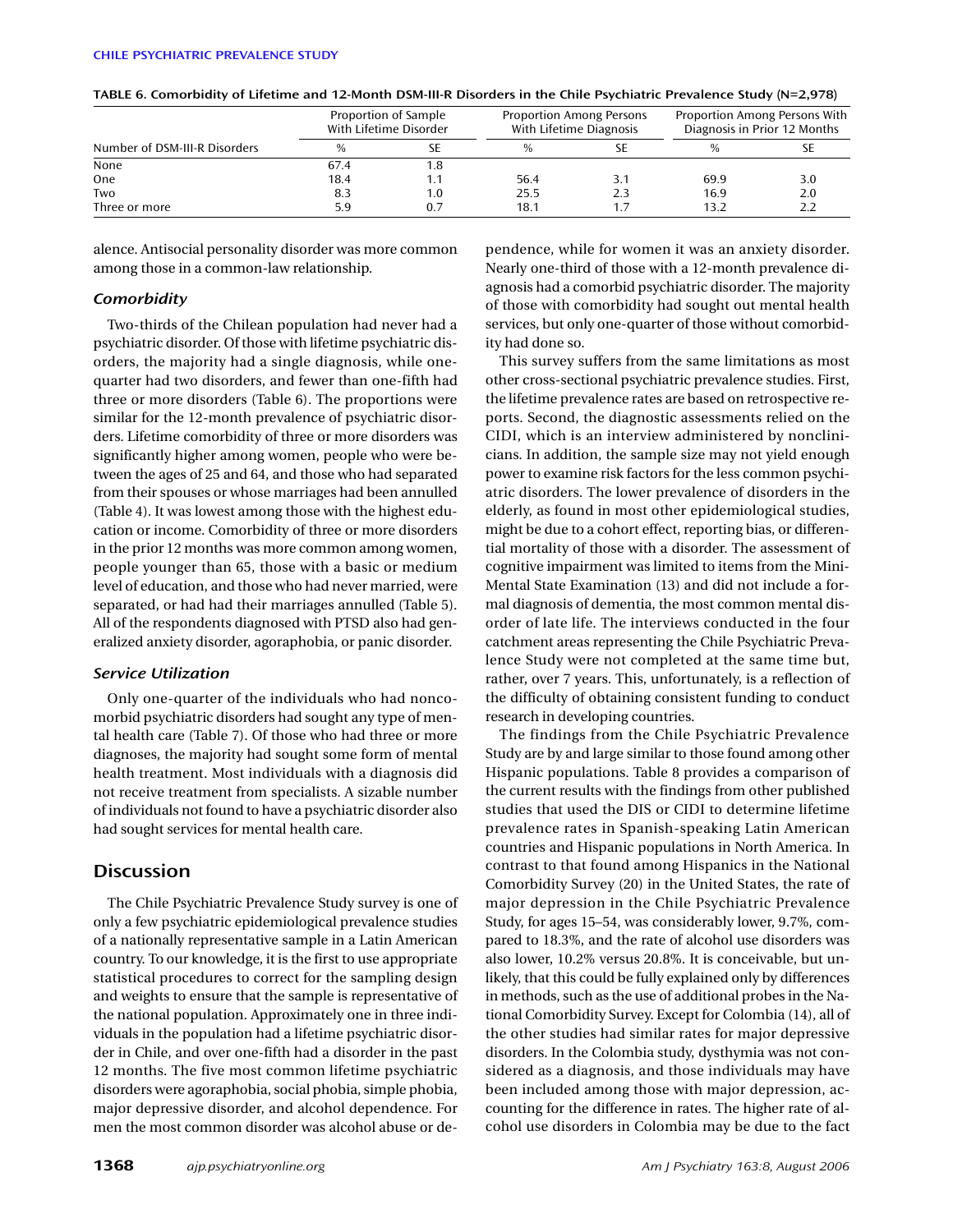|                                     |  |  | TABLE 7. Utilization of Mental Health Services by Persons With Lifetime and 12-Month DSM-III-R Disorders in the Chile Psy- |  |
|-------------------------------------|--|--|----------------------------------------------------------------------------------------------------------------------------|--|
| chiatric Prevalence Study (N=2,978) |  |  |                                                                                                                            |  |

|                                    |                       | Proportion Who Used Service |                        |     |                        |           |                                             |           |  |  |  |
|------------------------------------|-----------------------|-----------------------------|------------------------|-----|------------------------|-----------|---------------------------------------------|-----------|--|--|--|
|                                    | No DSM-III-R Disorder |                             | Any DSM-III-R Disorder |     | One DSM-III-R Disorder |           | Three or More<br><b>DSM-III-R Disorders</b> |           |  |  |  |
| Type of Service                    | $\frac{0}{0}$         | SE                          | $\frac{0}{0}$          | SE  | $\frac{0}{0}$          | <b>SE</b> | $\frac{0}{0}$                               | <b>SE</b> |  |  |  |
| Lifetime                           |                       |                             |                        |     |                        |           |                                             |           |  |  |  |
| Mental health service              | 13.4                  | 1.0                         | 34.0                   | 2.8 | 25.0                   | 2.5       | 60.7                                        | 5.6       |  |  |  |
| Nonspecialized <sup>a</sup>        | 11.5                  | 1.1                         | 30.4                   | 2.4 | 21.8                   | 2.6       | 53.5                                        | 3.9       |  |  |  |
| Specialized                        | 3.3                   | 0.6                         | 10.6                   | 1.5 | 7.0                    | 2.0       | 18.3                                        | 4.8       |  |  |  |
| Service for substance use disorder | 0.0 <sup>b</sup>      | 0.0 <sup>b</sup>            | 0.6                    | 0.3 | 0.4                    | 0.2       | 2.1                                         | 1.2       |  |  |  |
| Preceding 12 months                |                       |                             |                        |     |                        |           |                                             |           |  |  |  |
| Mental health service              | 14.6                  | 1.1                         | 38.5                   | 3.6 | 28.7                   | 3.8       | 69.3                                        | 6.0       |  |  |  |
| Nonspecialized <sup>a</sup>        | 12.7                  | 1.1                         | 34.1                   | 3.0 | 25.8                   | 3.7       | 57.1                                        | 6.9       |  |  |  |
| Specialized                        | 3.5                   | 0.6                         | 13.1                   | 1.8 | 7.4                    | 2.0       | 24.9                                        | 8.4       |  |  |  |
| Service for substance use disorder | 0.1                   | 0.1                         | 0.7                    | 0.3 | 0.2                    | 0.2       | 3.8                                         | 1.9       |  |  |  |

 $\frac{a}{b}$  Includes services provided by primary care and other health care providers who were not mental health personnel.

<sup>b</sup> Rate=0.01%.

**TABLE 8. Lifetime Prevalence of Selected Psychiatric Disorders in Studies of Spanish-Speaking Latin American Countries and Hispanic Populations in North America**

|                                       | Lifetime Prevalence (%)                                  |           |                        |                             |                            |                         |                                 |                                       |                               |
|---------------------------------------|----------------------------------------------------------|-----------|------------------------|-----------------------------|----------------------------|-------------------------|---------------------------------|---------------------------------------|-------------------------------|
|                                       | Chile Psychiatric<br>Prevalence Study<br>(current study) |           | Colombia               |                             | Mexico                     | Puerto                  | Epidemiologic<br>Catchment Area | Mexican<br>American<br>Prevalence and | National<br>Comorbidity       |
| DIS or CIDI<br>Diagnosis <sup>a</sup> | Age $\geq$ 15                                            | Age 15–54 | (14),<br>Age $\geq$ 12 | Lima (15),<br>Age $\geq$ 18 | City $(16)$ ,<br>Age 18-64 | Rico (17),<br>$\geq$ 18 | Study (18),<br>Age $\geq$ 18    | Services Survey<br>(19), Age 18-59    | Survey (20), Age<br>$15 - 54$ |
| Major depressive<br>disorder          | 9.2                                                      | 9.7       | 19.6                   | 9.7                         | 7.8                        | 4.6                     | 5.6                             | 9.0                                   | 18.3                          |
| Dysthymia                             | 8.0                                                      | 7.4       |                        | 3.4                         | 1.5                        | 4.7                     | 4.0                             | 3.3                                   | 8.6                           |
| Manic episode                         | 1.9                                                      | 2.0       | 1.2                    | 0.9                         | 1.3                        | 0.5                     | 0.7                             | 1.7                                   | 0.5                           |
| Schizophrenia<br>Generalized          | 1.8                                                      | 1.8       | 1.4                    | 0.6                         | —                          | 1.8                     | 0.8                             |                                       |                               |
| anxiety disorder                      | 2.6                                                      | 2.9       | 3.1                    |                             | 1.1                        |                         |                                 |                                       | 6.2                           |
| Panic disorder                        | 1.6                                                      | 1.8       | 0.3                    | 2.1                         | 0.4                        | 1.7                     | 1.3                             | 1.7                                   | 1.8                           |
| Any phobia                            | 13.9                                                     | 14.4      | 3.8                    | 8.5                         | $\overline{\phantom{m}}$   | 12.2                    | 17.5                            |                                       |                               |
| Agoraphobia                           | 11.4                                                     | 11.8      |                        |                             | 3.8                        | 6.9                     | 7.7                             | 7.8                                   | 6.8                           |
| Social phobia                         | 10.2                                                     | 10.2      |                        |                             | 2.2                        | 1.6                     | 3.2                             | 7.4                                   | 19.0                          |
| Simple phobia<br>Alcohol abuse or     | 9.8                                                      | 9.9       |                        |                             | 3.0                        | 8.6                     | 12.8                            | 7.4                                   | 16.4                          |
| dependence                            | 10.0                                                     | 10.2      | 16.6                   | 18.6                        | 11.3                       | 12.6                    | 16.7                            | 14.4                                  | 20.8                          |

<sup>a</sup> DIS, NIMH Diagnostic Interview Schedule (6). CIDI, Composite International Diagnostic Interview (5).

that they were identified by using the CAGE (21) as a screening instrument, while the rates in the Lima study (15) may reflect the lower socioeconomic status of the sample. The three studies of Hispanics in the continental United States (18–20) consistently show higher rates of alcohol use disorders than were found in the South American surveys. The rate of anxiety disorders in Chile was higher than that for major depression, a finding noted in some but not all studies of Hispanic populations. The low rate of comorbidity in the Chile Psychiatric Prevalence Study was also noted in the Mexico City CIDI study (16), in marked contrast to the National Comorbidity Survey, in which comorbidity was the norm (20). Rates of service utilization in the United States (22), Mexico (16), and Chile did not appear to differ widely. Although such cross-national comparisons are crude because of differences in methods across studies, with the inclusion of the current study a general picture of the prevalence of psychiatric disorders in Latin America is now emerging.

The importance of mental illness in disability and utilization of health care services in Latin America, although increasing, is not yet fully appreciated. Psychiatric epidemiological surveys are a means of providing data to authorities in a position of allocating resources to address the developing crisis in mental health anticipated in Latin America as the epidemiological transition continues (2). Future studies, however, will need to focus more on service utilization needs, the presence of medical comorbidity, prevalence rates for serious mental illnesses, and measures of disability.

Revised version of a paper presented at the 154th annual meeting of the American Psychiatric Association, New Orleans, May 5–10, 2001. Received July 10, 2003; revision received Nov. 24, 2004; accepted Dec. 29, 2004. From the Department of Psychiatry and Mental Health, University of Concepción, Concepción, Chile; the Department of Psychiatry and Human Behavior, Brown University, Providence, R.I.; and the Division of Mental Health Services, Ministry of Health, Jerusalem. Address correspondence and reprint requests to Dr. Vicente, Departamento de Psiquiatría y Salud Mental,